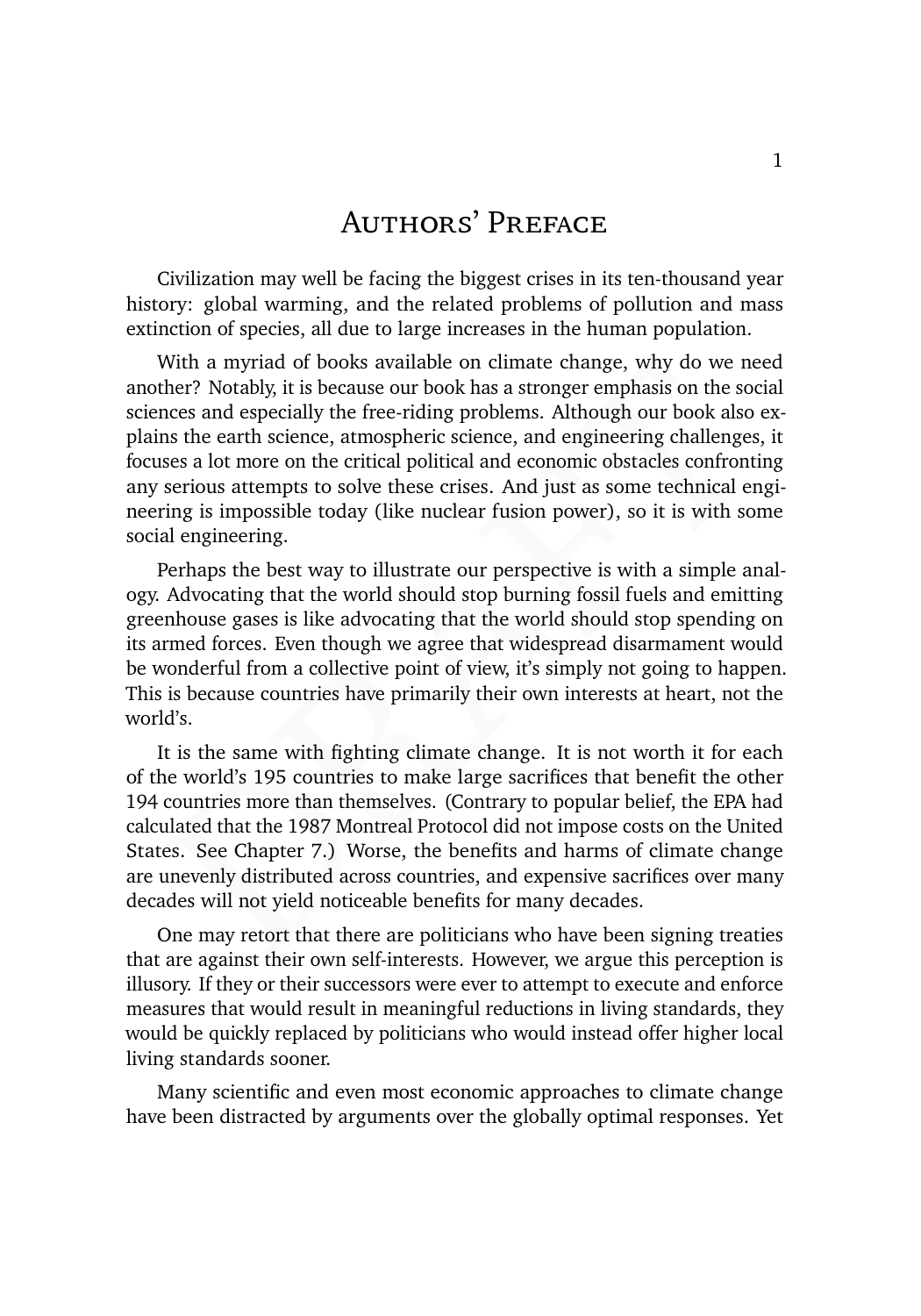whether it is globally optimal to stop arming or to stop emitting greenhouse gases is unimportant. The fact is that most countries will do neither.

Climate change is also not a problem that the U.S. and Europe can solve alone. The U.S. accounts for about 12 percent of global emissions. Add Europe, and it is 20 percent. China alone already emits more than both together. India and the rest of Asia are ramping up aggressively. Even if the U.S. and Europe had an iron will (and they do not) and halved their emissions — an unachievable goal for many decades unless a technological breakthrough occurs — that would still leave the world with more than 90% of its emissions. (See Figure 2.4 on page 54.) Indeed, world emissions would exceed today's emissions even if the U.S. and Europe vanished from the earth within one generation.

The emissions of all OECD countries together will account for less than one quarter of world emissions by 2050. Thus, the central problem today can no longer be solved by the one billion people in rich countries alone (let alone the 0.1 billion wealthier people therein). Emissions are a problem that needs to be tackled even more so by the seven (soon to be eight) billion people in poorer countries who aspire to reach modest standards of living and who won't tolerate any delay for the sake of the planet.

As social scientists, we need to think about what environmentalism can accomplish when faced with the tough realities of the world. Environmentalists should be aware of what they can and cannot achieve. Reality denial is as unproductive as climate-change denial.

## TODAY'S ACTIVISM

In our view, much climate-change activism today seems performative akin to a "personal wellness approach to climate change" — more feel-good than effective. The evidence is in the air, and it suggests that most climatechange activism to date has been wasted energy. Earth would probably be in roughly the same spot now if climate-change activism had never occurred in the first place.

Naïve environmentalists have been committing two sins that, sadly, don't cancel out each other — they have been thinking too big, and they have been thinking too small.

Thinking too big, too many analysts (including many economists) have focused on advocating for coordinated global action. We also would love to see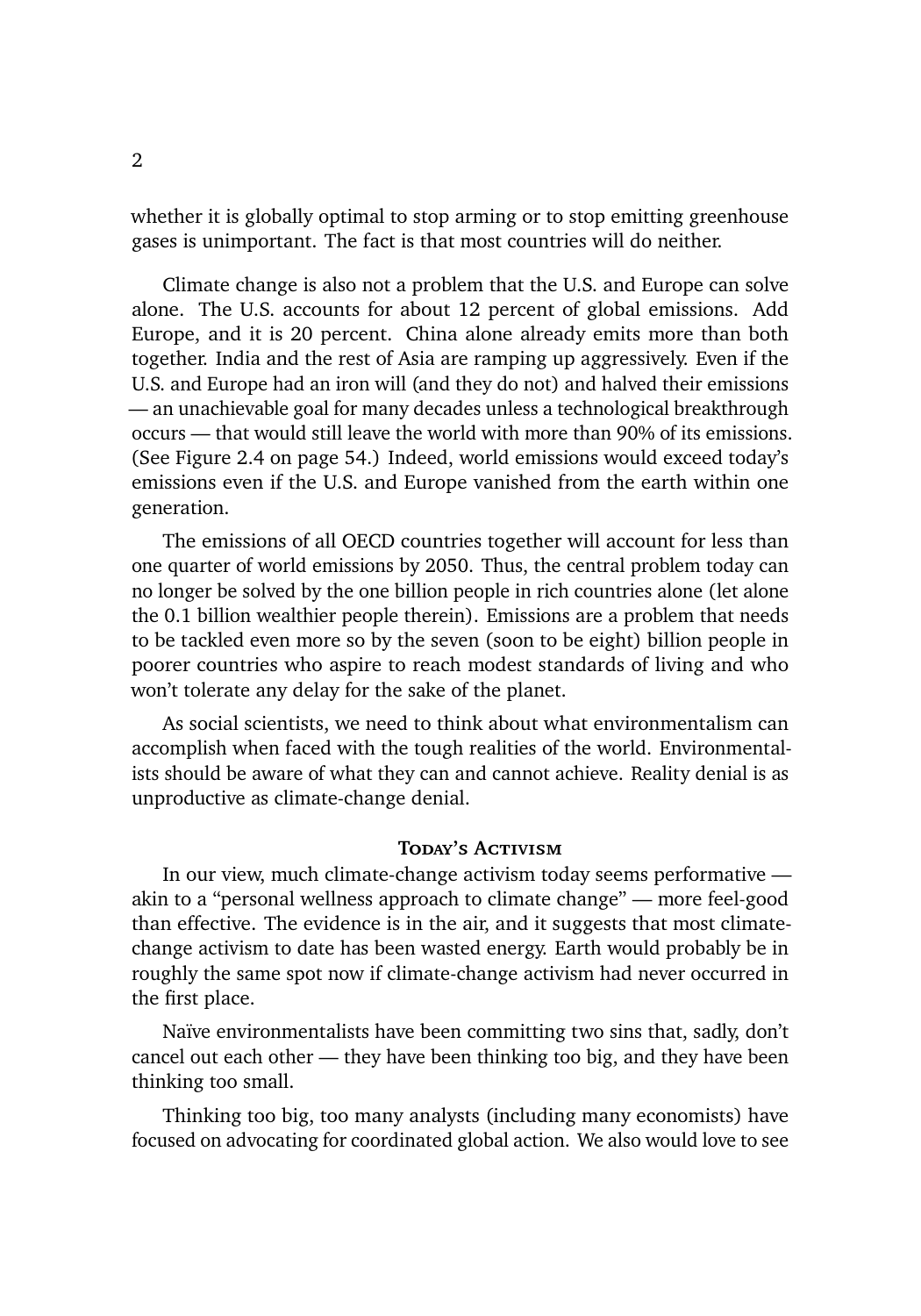this happen, but as we just explained, debating how to achieve such a goal is like arguing about how many angels can dance on the head of a pin. The fact is that there is no global government that could enforce global coordinated action. Treaties are no substitutes, either. In the real world, treaties only have a reasonable chance of success if they are in the signers' self-interests or at least not greatly against them. They do not succeed when they demand large sacrifices today and will show tangible results only after decades. Most of humanity is too poor to afford large payments for the common good, and the remainder would never be willing to pay for all of humanity in order to avoid a climate disaster in fifty years. (For perspective, think of the cost as approximately the equivalent of 1 to 3 months' rent per year; we explain this yardstick later in the book). Whether you or others personally believe the world's people should or should not voluntarily take on large sacrifices doesn't matter. It simply won't happen.

Thinking too small, many environmentalists have advocated slogans such as "every little bit counts," "we have to start somewhere," "we must do our fair share," "we must set an example," or "we must reduce our personal carbon footprints." These approaches will not change the  $CO<sub>2</sub>$  concentration in the atmosphere, either. When solutions do not have a dynamic that will make them scale to billions of people, they will never [move the needle](https://en.wiktionary.org/wiki/move_the_needle) in any meaningful way. If the goal is to truly bring down the  $CO<sub>2</sub>$  concentration in the atmosphere, the equivalents of New Year Resolutions simply won't make a difference. It is important to have the appropriate perspective: not only does your own carbon footprint not matter, but even the entire United States' carbon footprint is no longer what matters most. Eliminating the emissions of all 0.3 billion Americans is of much less importance now than reducing the emissions of the other 7.5 billion people.

Environmentalists also need to be not just *against* but also *for* some big policies, even painful ones. The requirement of zero environmental harm on every dimension cannot possibly change the world for the better. It only empowers the status quo when many environmentalists are against fossil fuels, [nuclear power,](https://www.nytimes.com/2018/04/18/climate/climate-fwd-green-nuclear.html) [hydroelectric dams,](https://www.nytimes.com/2020/10/13/climate/environmentalists-hydropower-dams.html) [geothermal plants,](https://www.usnews.com/news/best-states/nevada/articles/2021-12-31/lawsuit-seeks-to-block-2-geothermal-power-plants-in-nevada) [lithium mining,](https://www.reuters.com/business/environment/exclusive-lithium-americas-delays-nevada-mine-work-after-environmentalist-2021-06-11/) [solar cells,](https://finance-commerce.com/2021/11/solar-farms-face-local-resistance/) [windmills,](https://www.cleanenergywire.org/news/media-environmentalists-oppose-environmentalists-wind-power) new [electric transmission lines,](https://www.wsj.com/articles/maine-voters-reject-950-million-power-line-for-hydro-imports-11635944404) and [tree felling.](https://en.wikipedia.org/wiki/Tree_sitting) What compromises is environmentalism really ready for? Activists who want to change the world should be able to articulate alternatives, explain who will *realistically* pay for them, be clear as to what difference the results will make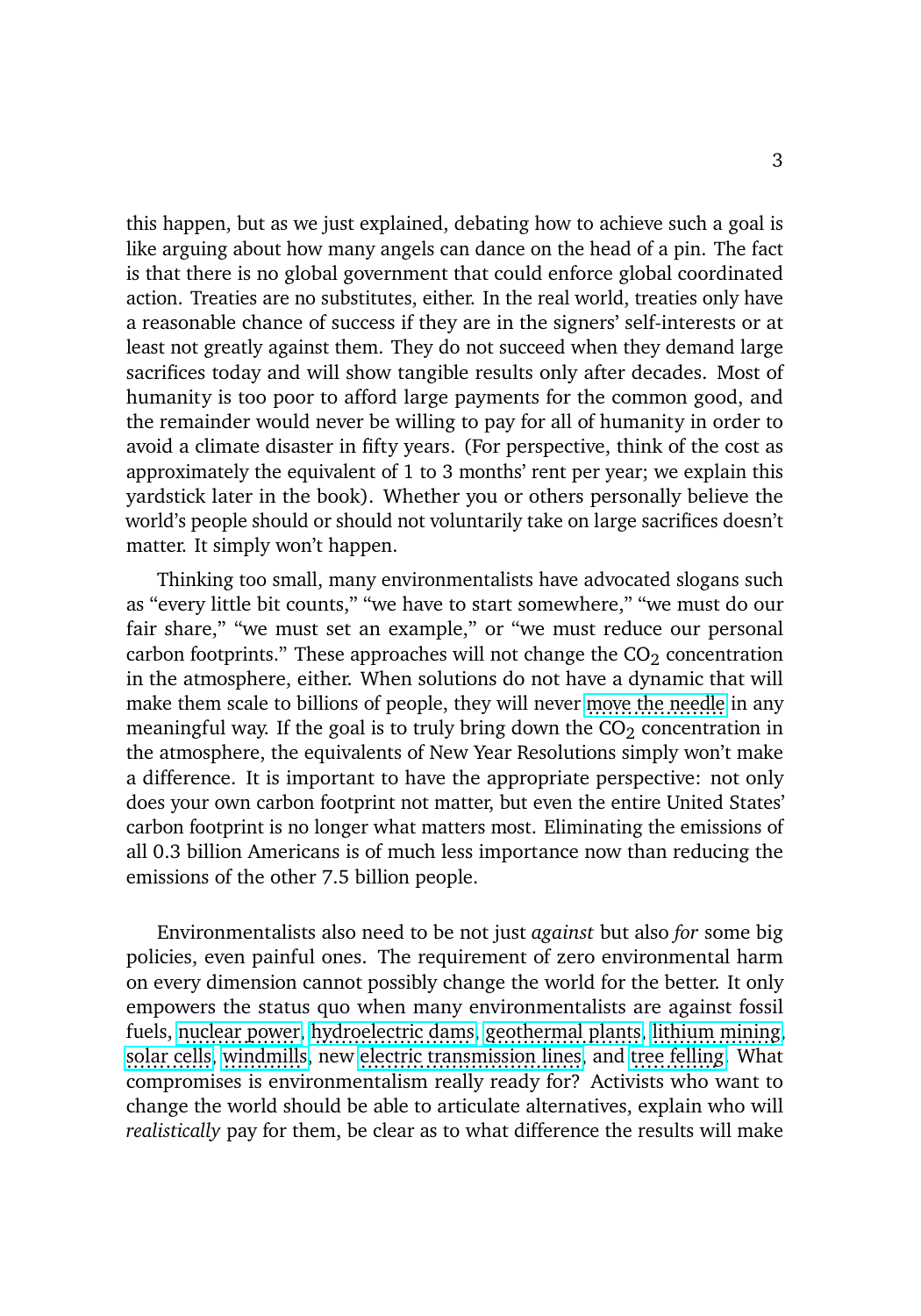and why they can be net cost-effective. Environmentalist alternatives must also assure that poor and rich economies alike have reliable energy — or the affected people will not accept them. Our book limits its recommendations to alternatives that we and many experts consider to be viable and effective even though they are also imperfect.

We are not against feel-good activism — unless it saps the energy from a smarter environmentalism that can make the world better. Rearranging the deck chairs on the Titanic is fine, but only if it does not distract from readying the rescue boats.

#### **Viable Approaches**

Despite the enormous magnitude of the problem, we remain cautiously optimistic. Yes, change will be difficult in an era of pandemics, global poverty, wealth inequality, $1$  economic stagnation, high taxes and tax evasion, political, cultural and religious strife, and many oppressive and corrupt governments. These are all serious problems  $-$  but many of them are [not as bad today](https://towardsdatascience.com/has-global-violence-declined-a-look-at-the-data-5af708f47fba) as they have been in the past. Yet the world also faces novel challenges: our much larger human population, a bad head-start on environmental degradation, and more pervasive misinformation and effective propaganda.

Our book argues that the only viable solutions to the world's climate problem will be based on human ingenuity. And fortunately the rapidly declining prices of cleaner technologies are now giving civilization the ability to solve many of its environmental problems. Our most important suggestion for countries and individuals is therefore to work on accelerating research and development. Engineering progress can nudge the big ship that is Earth — with all of humanity that it contains — in the right direction, even if the ship turns more slowly than activists would wish. Prodding, pushing, and nudging — smart environmentalism can move the needle now. We wrote this book partly to explain how.

Because we think it is irrelevant, we do not need to get involved in the debate about exactly how bad the situation is. We can take it as given that fossil fuel pollution is bad enough to warrant appropriate reductions. From a social perspective, humanity today is burning way too much fossil fuel (resulting

<sup>&</sup>lt;sup>1</sup>Fair contributions are not just a problem across rich and poor countries, and across rich and poor within the same country. Depending on the country and cutoff, the rich in poor countries are often [much richer](https://www.youtube.com/watch?v=jbkSRLYSojo) than the poor in rich countries.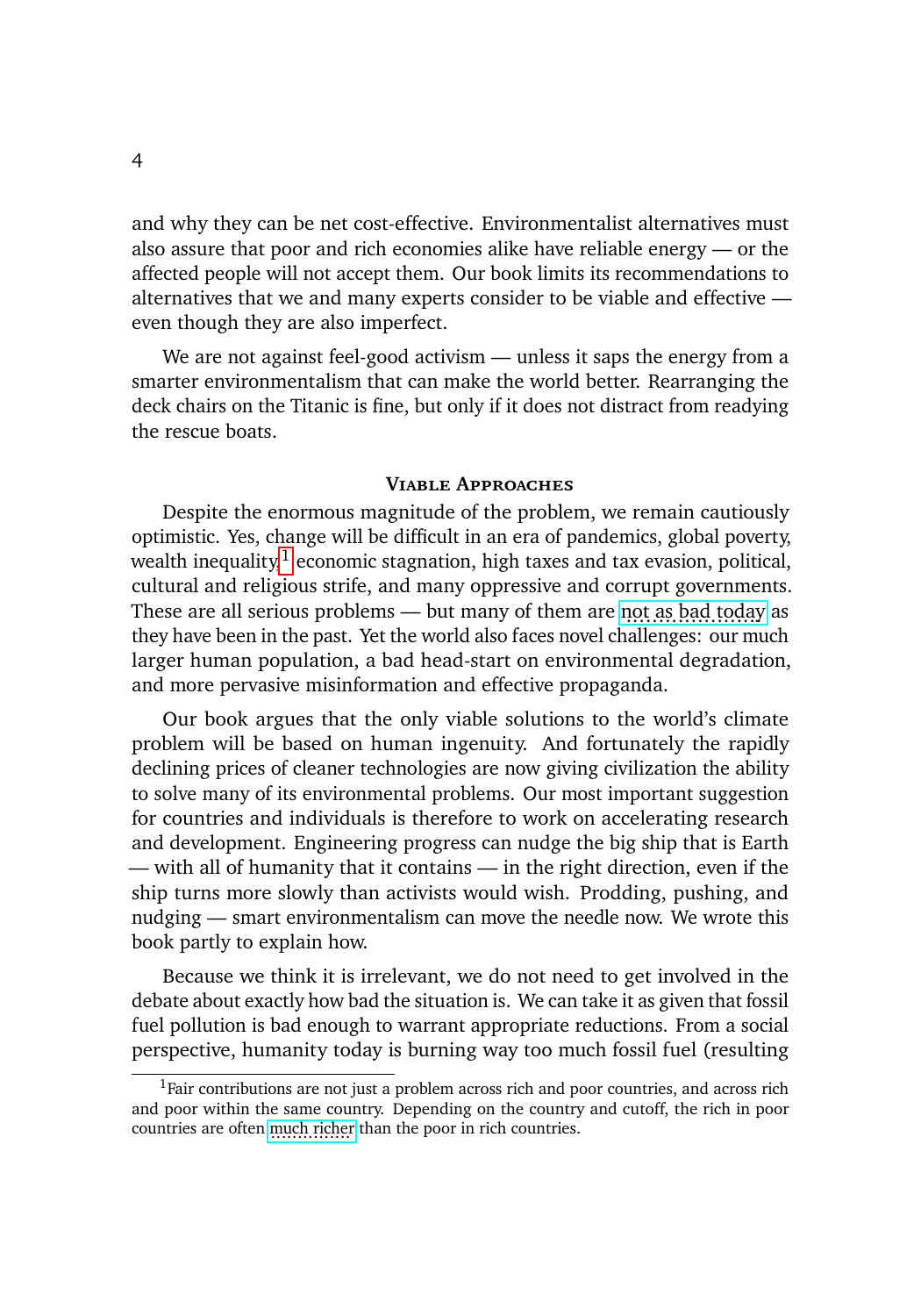in millions of deaths every year), and it will almost surely burn more *very soon*. We can thus shift away from some of the most heated arguments among politicians and climate scientists over how aggressively and quickly humanity must wean itself off fossil fuels to stem global warming — 10 years, 30 years, or 100 years, with carbon taxes of \$50 or \$500 per ton of  $CO_2$ . Frankly, this debate is as divisive as it is irrelevant.

Instead, we think everyone should be focusing on how to induce decisionmakers — including in poorer countries — to move more aggressively towards cleaner solutions. What actions can countries, organizations, and individuals take to *move the needle* now? Fortunately, there are many actions that are cheap and locally advantageous enough to be already worthwhile, many that will become feasible soon, and many that are possible to accelerate at modest cost. We will cover many promising approaches in Chapter  $13<sup>2</sup>$  $13<sup>2</sup>$  $13<sup>2</sup>$ 

Of course, many readers will think we are going too far, and many others will think that we are not going far enough. We expect only a small minority of readers to like everything we write. At some points, we will offend many climate-change activists; at other points many climate-change skeptics. We consider no cow sacred. However, we hope that all our readers will appreciate the honesty of our presentation and analysis, whether they agree with us or not.

### **The Educational Component**

Our book has a strong educational component. It is designed to be suitable not only as a general interest book for concerned citizens of the world but also as a course textbook. It is written for interested students at any level — from our teenage children to our political leaders (though sometimes we are not sure which is which). Our readers should come away with a clear understanding of the problems and tradeoffs associated with energy provision, emissions, and climate change. We have tried to keep the book brief and to the point, self-contained, and easy to understand. (The key facts on which our book relies are summarized in our six page Appendix.) The target audience would be anyone who enjoys reading a newspaper like the *New York Times* or the *Wall Street Journal*.

One problem in learning about energy, emissions, climate change, economics, and technology is not a lack of information. Instead, there is too much

 $2$ In particular, if the energy storage cost problem (explained in Chapter 10) can be solved, it will be lights out for most uses of fossil fuels.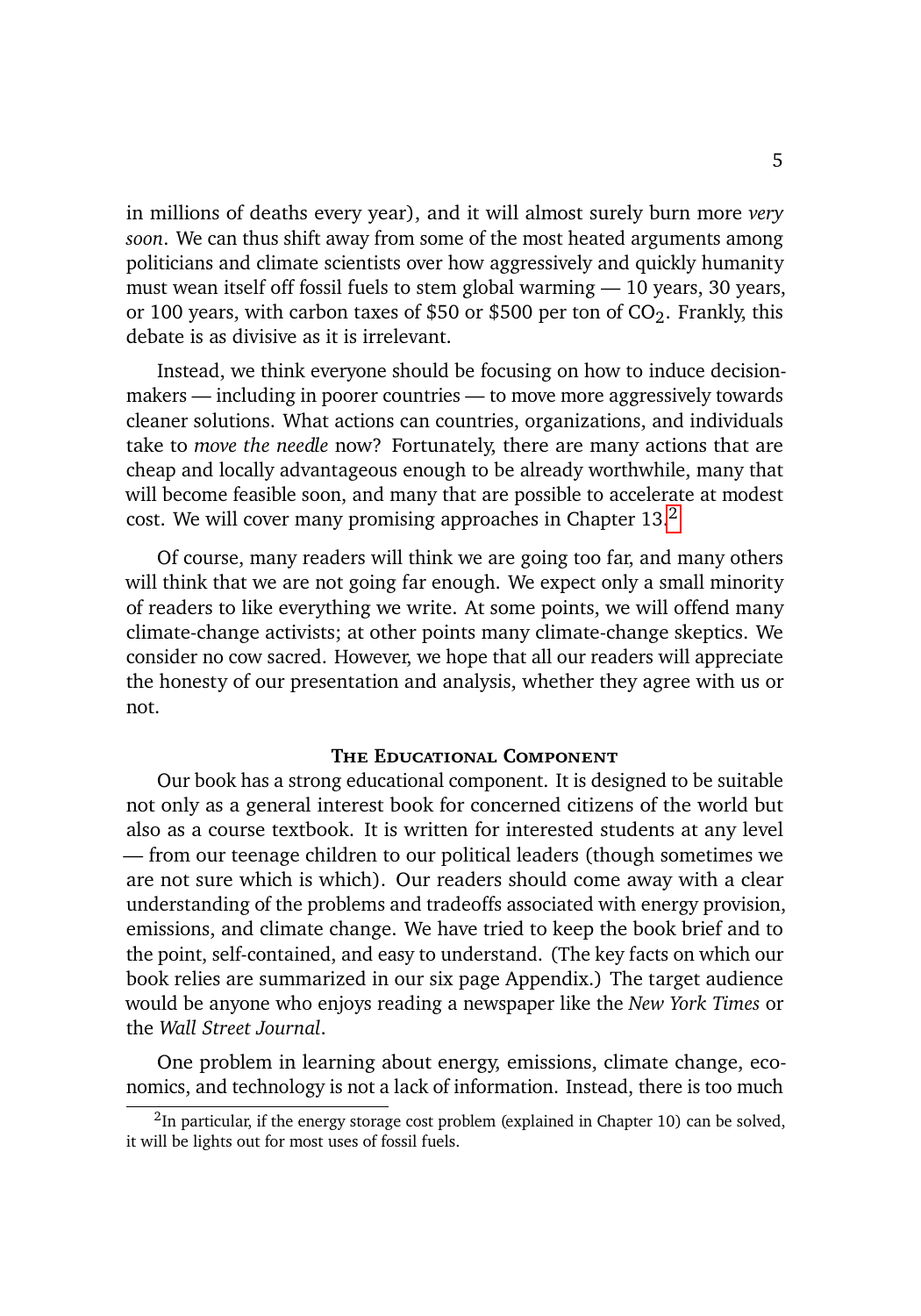information (often biased and false) all over the Internet. You can probably find everything that we discuss here somewhere else. An important goal of our book is vetting and distilling the most important facts.

Our book's first task is thus organizing information into a form that does not miss the forest for the trees. Although many concerned people have read about global warming, most do not fully understand it. (Admittedly, though interested, we did not, either, until we wrote this book.) Most people have glimpsed only [parts of the elephant.](https://en.wikipedia.org/wiki/Blind_men_and_an_elephant) And this elephant is big. It includes earth-science aspects (energy, emissions, planetary changes); social-science aspects (public goods, cost economics, social costs of carbon, coordination); engineering aspects (the viability of potential technologies, electricity, storage, agriculture, geoengineering); and an understanding of feasible large-scale potential solutions. For example, batteries work well for cell phones — but could they really power the daily needs of eight billion people? Where are we right now on the "clean-energy revolution"? And so on.

We want to present information in a fair and unbiased way. Both climate activists and climate skeptics sometimes share a penchant to suppress [in](https://en.wikipedia.org/wiki/An_Inconvenient_Truth) [convenient truths.](https://en.wikipedia.org/wiki/An_Inconvenient_Truth) Many environmentalists do not like contrary arguments, because they are afraid that their airing could reduce the alarm and poison the determination of the faithful. Many climate-change skeptics are in a worse predicament, because they have to disavow much of the scientific evidence. (The journalist Katie Worth has written an interesting account of how climate change has become [a divisive and partisan issue](https://www.amazon.com/dp/B094G2HBBY) full of distortions and misinformation.) Moreover, the vitriol and accusations of ignorance and bad faith on both sides when there are legitimate uncertainties, unresolved issues, and dilemmas is, at times, stunning. Hired trolls further fan the flames.

Our goal is to air all reasonable and important arguments — even if we disagree with them — and to do so with appropriate respect. (And for non-reasonable arguments, this can mean no respect.) We do not want to discourage our readers from forming their own points of view and disagreeing with us. However, we do want our readers to understand why answers may not be as obvious as they might have thought. In many cases — though not all — honest, smart people can and do come to different conclusions.

Our book does not cover one important area of climate change — adaptation technologies. This is not because this area is unimportant (on the contrary, it is *very* important!), but because adaptation is usually in the self-interest of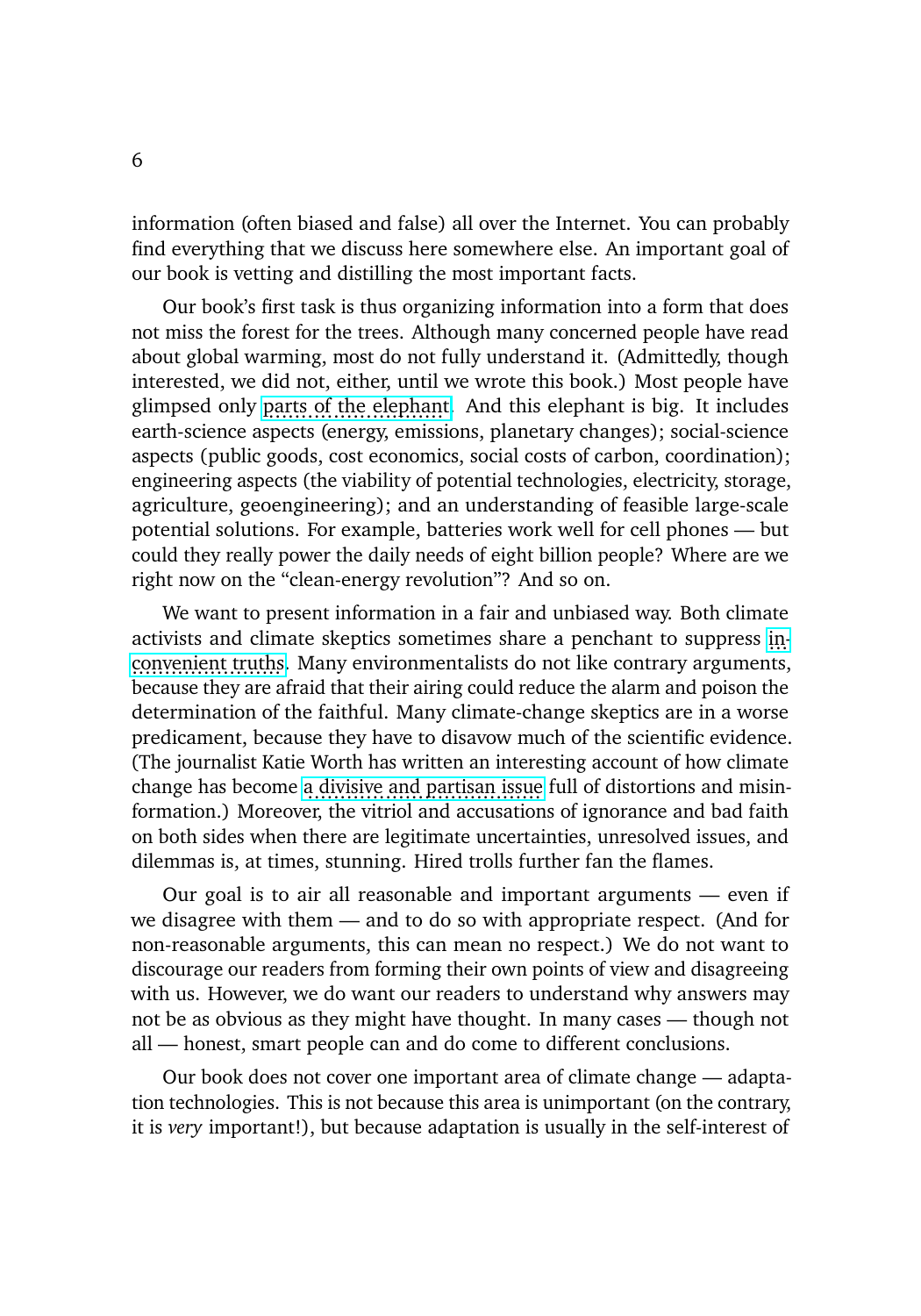the affected parties. The focus of our book is on how global greenhouse gas emissions could be reduced.

#### **About the Authors**

We are not earth scientists; we are not engineers; we are social scientists. We are not even among those economists who have dedicated their lives to studying energy provision and climate change. We think that our background offers both advantages and disadvantages. On the positive side, being economists allows us to see more forest than trees and not get lost in too many specific details. As first-time authors on these subjects (though not others in our area of economics), we also have no horse in any particular race. We can present what we believe to be fair and objective perspectives on the evidence. On the negative side, our knowledge is not as deep as that of our fellow scientists. We are not producers, but rather intelligent consumers of the research we present. We have fact-checked the information we are presenting, but we always welcome corrections and clarifications.

We are not claiming originality for the many ideas in this book. Our impression is that most good ideas have occurred many times to many people, often independently. Thus, our book should not be viewed as an original research treatise. Its originality is in the exposition of the information in our own particular way.

⋄

There is one bias that we do have. We are not simply uninvolved scientists objectively analyzing an interesting intellectual puzzle. We view ourselves as cool-headed environmentalists, advocating choices that are technically viable, economically affordable, and politically feasible. We want to tackle environmental problems sooner rather than later. We want to *move the needle* now in the most sensible ways possible.